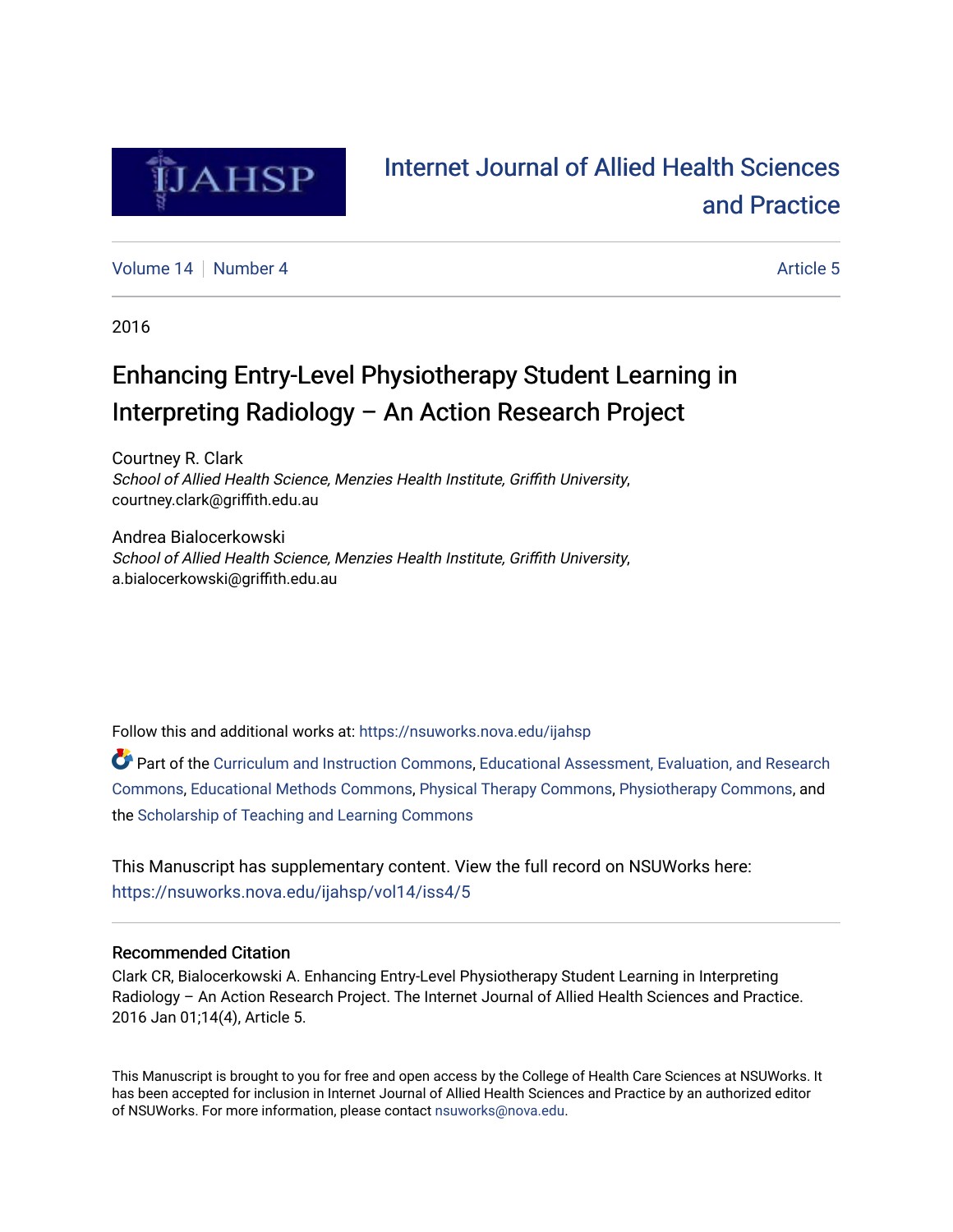# Enhancing Entry-Level Physiotherapy Student Learning in Interpreting Radiology – An Action Research Project

## **Abstract**

Purpose: In Australia, the ability to interpret orthopaedic x-rays is an entry-level skill for physiotherapists. Yet there is a paucity of evidence in the literature which details effective learning and teaching methods to optimise confidence and competence in x-ray interpretation. The aims of this study were to describe the content contained in an orthopaedic radiology module within an Australian 2-year graduate entry Master of Physiotherapy degree; approaches to learning and teaching used in this module; student satisfaction associated with this module over a 2-year period. Method: The University's framework for quality assurance, which is based on the Plan-Implement-Review-Improve underpinned this action research project. The content of the radiology module was reviewed and feedback was gained from a student focus group and standard university course data. Data were analysed using descriptive content analysis and descriptive statistics to identify areas for improvement. Changes to the module were then developed and implemented, and the effect of these changes were evaluated using a custom-designed survey. Results: It was found that didactic methods of teaching were used in this module that encouraged surface level learning. Students reported feeling stressed during the radiology examination due to the learning tasks and assessment being disconnected, and often reported difficulty transferring knowledge into the clinical placement setting. Constructive alignment was undertaken of learning activities and assessment tasks. An additional non-compulsory tutorial was added to the radiology module, where scaffolding and cooperative learning techniques were used to teach students x-ray interpretation. Students reported that the revised curriculum increased their confidence in interpreting x-rays. Students' competence in x-ray interpretation also increased based on a significant increase in score on their radiology examination. Conclusion: Based on the findings of this study the addition of a tutorial that focused on interpretation of x-ray films to supplement radiology teaching improved entry-level physiotherapy students' confidence and competence in interpreting x-rays and their perceived preparedness for clinical placement in a small entrylevel physiotherapy cohort at a single Australian University.

## Author Bio(s)

Courtney Clark, MHSc, BPhty, is Lecturer in the School of Allied Health Science at Griffith University on the Gold Coast, Australia, in Orthopaedics and cardiorespiratory, and an Australian Physiotherapy Association Cardiorespiratory Titled Member.

Andrea Bialocerkowski PhD, BAppSc(Physio), MAppSc(Physio), GradDipPubHlth, is Professor and Head of School of the School of Allied Health Science at Griffith University on the Gold Coast, Australia.

## Acknowledgements

Thank you to the students who took part in the project and who made the project so worthwhile.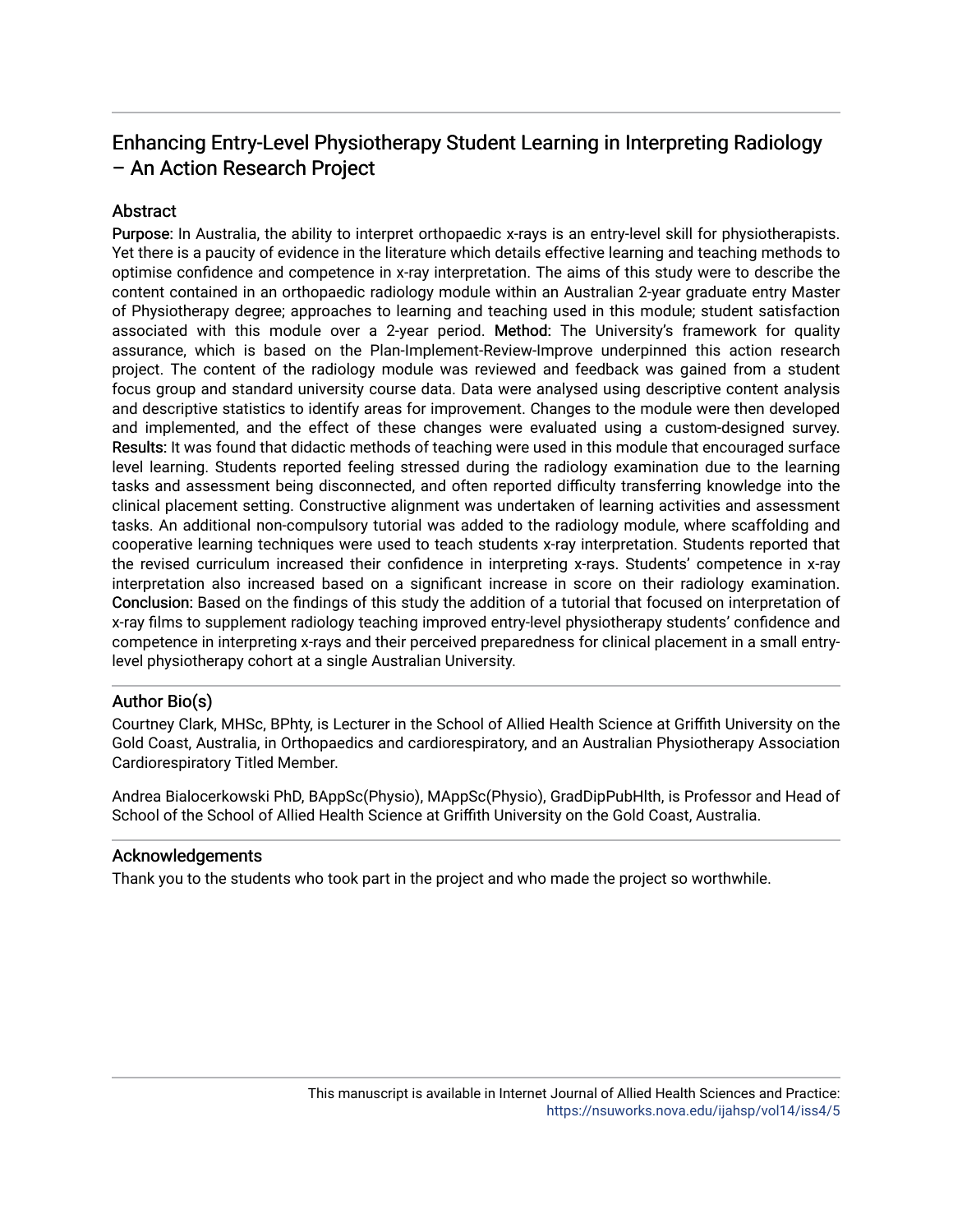

The Internet Journal of Allied Health Sciences and Practice *Dedicated to allied health professional practice and education* **Vol. 14 No. 4 ISSN 1540-580X**

# Enhancing Entry-Level Physiotherapy Student Learning in Interpreting Radiology – An Action Research Project

 Courtney R. Clark, MHSc, BPhty Andrea Bialocerkowski, PhD, BAppSc(Physio), MAppSc(Physio), GradDipPubHlth

Griffith University

Australia

#### **ABSTRACT**

**Purpose:** In Australia, the ability to interpret orthopaedic x-rays is an entry-level skill for physiotherapists. Yet, there is a paucity of evidence in the literature which details effective learning and teaching methods to optimise confidence and competence in x-ray interpretation. The aims of this study were to describe the content contained in an orthopaedic radiology module within an Australian 2-year graduate entry Master of Physiotherapy degree, approaches to learning and teaching used in this module, and student satisfaction associated with this module over a 2-year period. **Method:** The University's framework for quality assurance, which is based on the Plan-Implement-Review-Improve, underpinned this action research project. The content of the radiology module was reviewed and feedback was gained from a student focus group and standard university course data. Data were analysed using descriptive content analysis and descriptive statistics to identify areas for improvement. Changes to the module were then developed and implemented, and the effect of these changes were evaluated using a custom-designed survey. It was found that didactic methods of teaching were used in this module that encouraged surface level learning. Students reported feeling stressed during the radiology examination because of the learning tasks and assessment being disconnected, and often-reported difficulty transferring knowledge into the clinical placement setting. Constructive alignment was undertaken of learning activities and assessment tasks. An additional non-compulsory tutorial was added to the radiology module, where scaffolding and cooperative learning techniques were used to teach students x-ray interpretation. Students reported that the revised curriculum increased their confidence in interpreting x-rays. Students' competence in x-ray interpretation also increased based on a significant increase in score on their radiology examination. **Conclusion:** Based on the findings of this study, the addition of a tutorial that focused on interpretation of x-ray films to supplement radiology teaching improved entry-level physiotherapy students' confidence and competence in interpreting x-rays and their perceived preparedness for clinical placement in a small entry-level physiotherapy cohort at a single Australian University.

#### **BACKGROUND**

Physiotherapy is a profession that aims to provide services to individuals and populations to develop, maintain, and restore maximum movement and functional ability throughout the lifespan. It is concerned with identifying and maximising quality of life and movement potential within the spheres of promotion, prevention, treatment/intervention, habilitation, and rehabilitation. <sup>1</sup> The learning and teaching requirements to become a physiotherapist vary internationally as a result of different legislative requirements and health care systems, as well as the health and social needs of a particular nation. The World Confederation of Physical Therapy (2011), however, states that physiotherapy curricula should consist of content and learning experiences in biological and physical sciences, social/behavioural/technical sciences, clinical sciences, and clinical education experiences that are appropriate to that nation (Figure 1).<sup>2</sup>

Physiotherapists in Australia are first contact practitioners. The World Confederation of Physical Therapy defines first contact practitioner as a physiotherapist who has completed a physiotherapy professional entry-level programme that equips them to treat clients without referral from a third party such as a medical practitioner.<sup>3</sup> Their ability to conduct an appropriate examination of the client and incorporate additional information from diagnostic tests, such as imaging, is essential to formulate a diagnosis that then directs client management. These skills are paramount not only in Australia, but in other countries where physiotherapists are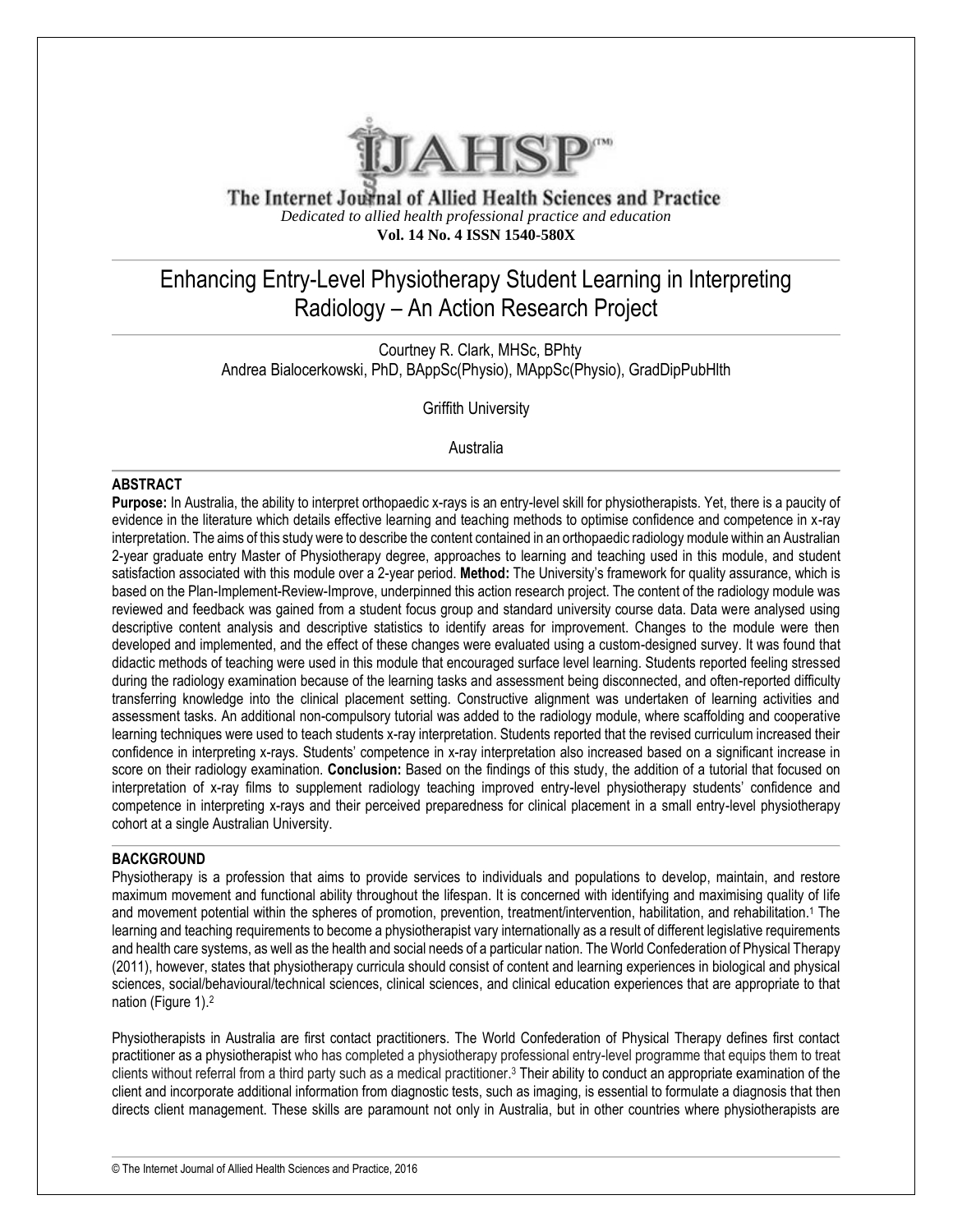primary contact practitioners. Therefore, the knowledge and skills involved with interpreting a range of diagnostic tests must be incorporated into physiotherapy entry-level education curricula. 4

The focus of this project is on diagnostic imaging related to orthopaedic conditions particularly radiography (i.e. the interpretation of x-rays). 5 In Australia, physiotherapists are able by law to refer clients for x-rays. <sup>6</sup> The Australian Standards for Physiotherapy (2006) which provide a benchmark for knowledge skills and attributes of a safe and effective entry level physiotherapist in Australia state that physiotherapists must have "applied knowledge and understanding of diagnostic imaging such as x-ray, ultrasonography, MRI, and CT…".<sup>4</sup> Despite this, little guidance can be found in The Australian Standards for Physiotherapy (2006) on teaching and assessment strategies that should be used to achieve competence in interpreting imaging. 4

#### **Literature Review**

The international literature has no evidence that describes the appropriate pedagogical approaches and teaching methods for entry-level physiotherapy students to develop competence in interpreting x-rays. However, a study from the United States (US) has described that the majority of contact hours for teaching imaging content in physical therapy professional degree programs the US was in the form of lecture content (59%) with the rest divided mainly through laboratory (15%), and online coursework (17%).<sup>7</sup> The average contact hours spent was 24.4 hours, but this ranged from 2 to 75 hours.<sup>7</sup> Evidence from the medical literature suggests that imaging education has evolved from a "purely didactic, authoritarian model to one that requires informed educational and vocational practice." <sup>8</sup> Teaching theoretical and practical aspects of imaging, including the interpretation of images, tends to add relevance to basic science knowledge, particularly anatomy, and has been shown to facilitate clinical examination and diagnostic skills. 9-11 Radiology teaching should be able to be accessed readily when students need the resources to continue to apply the framework discussed within tutorial based learning. <sup>12</sup> Recent research has shown that a blended, online technique for delivering final year radiology content to medical students was effective in improving student outcomes when evaluating the blended learning module.<sup>13</sup> However no assessment of student learning was evident and evaluation was solely based on the student perception. In summary, there is only a modest description of the teaching and assessment strategies used in imaging interpretation and a lack of evidence on the theoretical constructs underpinning these strategies. Thus, it is not known which strategies are the most effective to teach imaging interpretation.

#### **Theoretical Background**

From a theoretical perspective on how adults learn, developing competence in an area requires 1) a deep foundation of factual knowledge, 2) an understanding of facts and ideas in the context or a conceptual framework, and 3) the ability to organise knowledge to facilitate retrieval and application.<sup>14</sup> Applying this theoretical perspective to the teaching of x-ray interpretation requires students to have:

- 1. An understanding of the basic radiological theoretical knowledge (e.g. the frequently used x-ray views for orthopaedic conditions, structures that can be viewed by x-ray);
- 2. The ability to appropriately apply a framework to guide the interpretation of x-rays irrespective of the anatomical location of the image;
- 3. An understanding of what constitutes a "normal" image; and
- 4. Skills in identifying pathological deviations from the "normal" image.

The teaching technique "scaffolding" could be used to achieve competence in the interpretation of x-rays (at an entry-level practitioner level). Scaffolding is defined as a learning and teaching tool that provides sufficient support to the student to allow them to complete a task independently.<sup>15</sup> Scaffolding could facilitate deeper levels of learning that promote the understanding and application of concepts required for problem solving in unfamiliar contexts, such as during clinical practice. <sup>16</sup> This could be achieved by the internalisation of knowledge and its application to various contexts. <sup>14</sup> When interpreting x-rays, students are required to internalise "normal" images and recognise the aspects that suggest an x-ray is "abnormal." This is an important process, as students are required to understand the principles used to describe a "normal" x-ray, which can then be applied to any x-ray taken throughout the body. Moreover, co-operative learning, where students learn in small groups to achieve pre-defined outcomes, could be used to decrease the scaffold provided by academic staff members, by using student interaction to assist with the development of skill competence. <sup>17</sup> Practice of x-ray interpretation therefore, can be considered a key component of achieving competence and then eventually mastery.

In summary, there is a paucity of evidence on the effectiveness of various methods to teaching the interpretation of x-rays at an entry-level to physiotherapy students. A considerable body of evidence currently exists on theoretical approaches to develop competence. Thus, this descriptive study contained elements of action research aimed to describe the

1. content contained in an orthopaedic radiology module within an Australian 2-year graduate entry Master of Physiotherapy degree;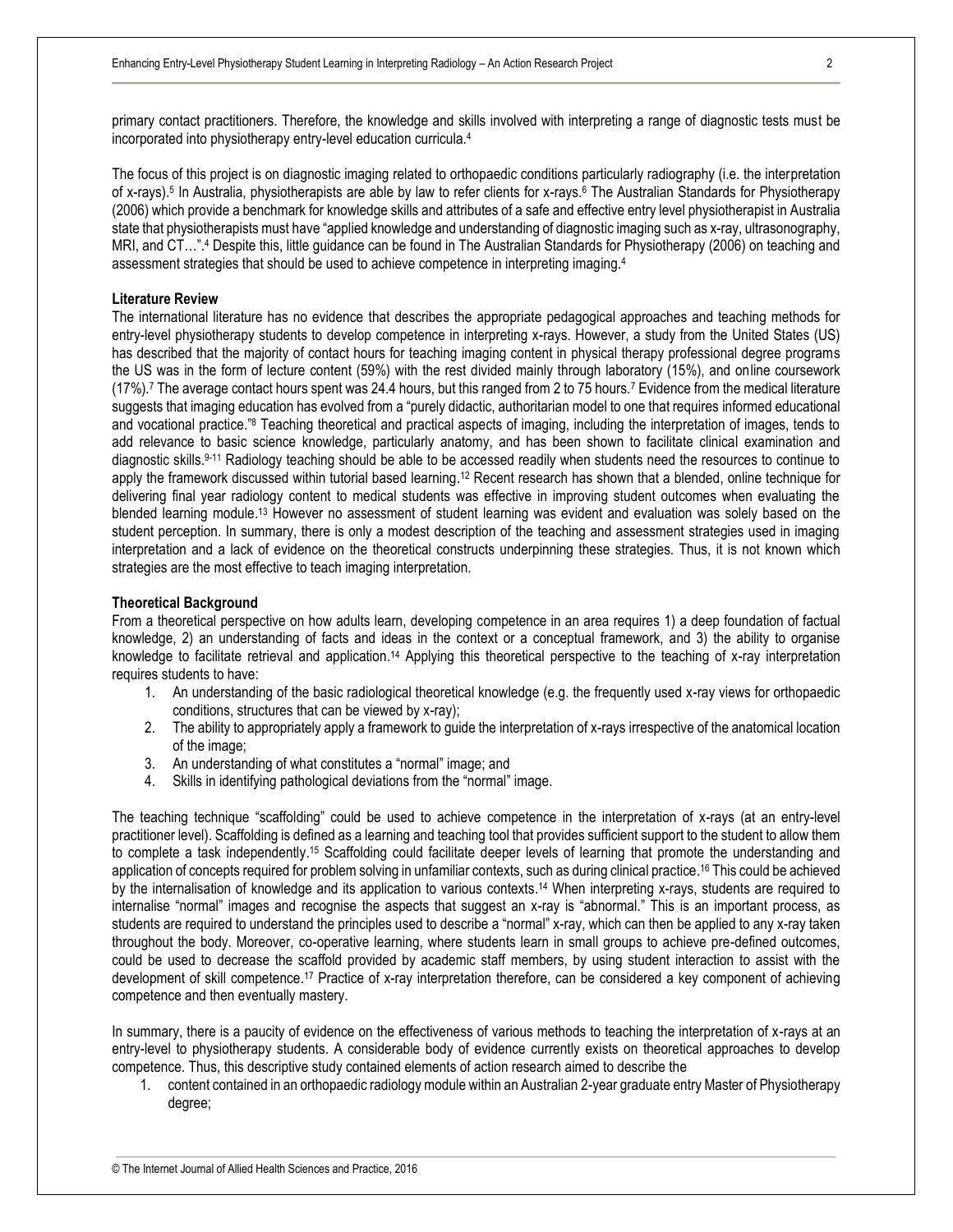- 2. approaches to learning and teaching used in this module;
- 3. student satisfaction associated with this module over a 2-year period

#### **CASE PRESENTATION**

#### **Context**

This study was undertaken at Griffith University, a large multi-campus university located in south-east Queensland, Australia. The physiotherapy program, which has been in existence for over a decade in various formats, is a 2-year full time, accredited, entrylevel master's degree (Australian Qualification Framework level 9), with an intake of 70 to 80 students annually. The orthopaedic component of the program is offered in the second of a total of five semesters, and consists of a 13-week course, Clinical Science I. This course consists of university-based teaching (including the radiology module) as well as a 5-week full time orthopaedic clinical placement, where students must demonstrate graduate competence, as assessed by the Assessment of Physiotherapy Practice (APP) instrument.<sup>18,19</sup> Other assessment items include a radiology short answer written examination, an end of semester written examination, and a practical examination. The learning outcomes of Clinical Science 1, the methods of assessment that address the learning outcomes and the weighting of each assessment task are outlined in Table 1. This constructive alignment pedagogy allows students to see the direct alignment between the learning outcomes, learning tasks and the assessment.<sup>20</sup>

#### **Table 1. The learning outcomes, method of assessment and weighting of assessment for Clinical Science I Learning Outcomes:**

**1**. Demonstrate your knowledge and understanding of orthopaedic physiotherapy assessment, treatment and planning using an evidence-based approach.

| 2. Demonstrate that you understand the role of the physiotherapist and other health care providers involved in the |  |
|--------------------------------------------------------------------------------------------------------------------|--|
| patient-centered and holistic management of a client.                                                              |  |

**3**. Demonstrate professional behaviour appropriate to physiotherapy practice in accordance with ethical and legal requirements as per the Australian Physiotherapy Board Standards.

| <b>Assessment Item</b>              | Weighting | <b>Learning Outcome</b> |
|-------------------------------------|-----------|-------------------------|
| Radiology Examination               | 10%       |                         |
| End of Semester Written Examination | 20%       |                         |
| VIVA Practical Examination          | 30%       | ົ<br>ن . 4              |
| Clinical Unit 2 - Orthopaedics      | 40%       | ົ                       |

The motivation to undertake this study was underpinned by feedback received from the standard university Student Experience of Course Survey, which was conducted at the end of the course in 2012. This survey, which is administered online, is anonymous and seeks to ascertain student experiences and their satisfaction with the course. In 2012, 15% of students (11 out of 72) reported difficulty applying the strategies outlined in radiology lectures to interpreting x-rays both during the radiology examination and while on clinical placement. Based on this issue, this study was undertaken in the context of the University's framework for quality assurance, which is based on the Plan-Implement-Review-Improve (PIRI) (Figure 2). <sup>20</sup> Specifically, we 1) reviewed the radiology module; 2) analysed findings to identify areas for improvement; 3) planned changes to the radiology module; 4) implemented these changes; and 5) reviewed the effect of these changes. Ethical approval, from the Griffith University Ethics Committee (PES/44/12/HREC) was gained prior to eliciting data from students.

#### **Phase 1 - Review of the radiology module**

#### *Content, approach to teaching, assessment and outcomes*

The content of the radiology module addressed Learning outcome number 1, as described in Table 1. Content analysis of the radiology module, delivered in 2012, revealed that it consisted of two 2-hour didactic lectures, covering the indications for imaging, radiation exposure and patient safety, approaches to reviewing radiographic images, the different projection techniques for each area of the body, positioning of patients, the angle of the central ray and common presentations in the upper limb, lower limb, and spine. Students were provided with a framework to review orthopaedic x-ray images and given examples of frequently occurring presentations and shown how to interpret them.

Assessment was focused on addressing the radiology-learning outcome (Table 1) while developing skills that would be of benefit for the clinical education placement. The assessment task was specifically developed to assess students' competence of interpreting images, as this is a skill required during their orthopaedic clinical education placements. It is also a component of the APP instrument, which is used to evaluate student competence at entry level and is used to evaluate student performance at the end of the clinical placements.<sup>18,19</sup> A 1-hour written examination was therefore used to assess knowledge and skill of x-ray interpretation. Students were shown five radiographic images (one every 10 minutes) and were required to address short answer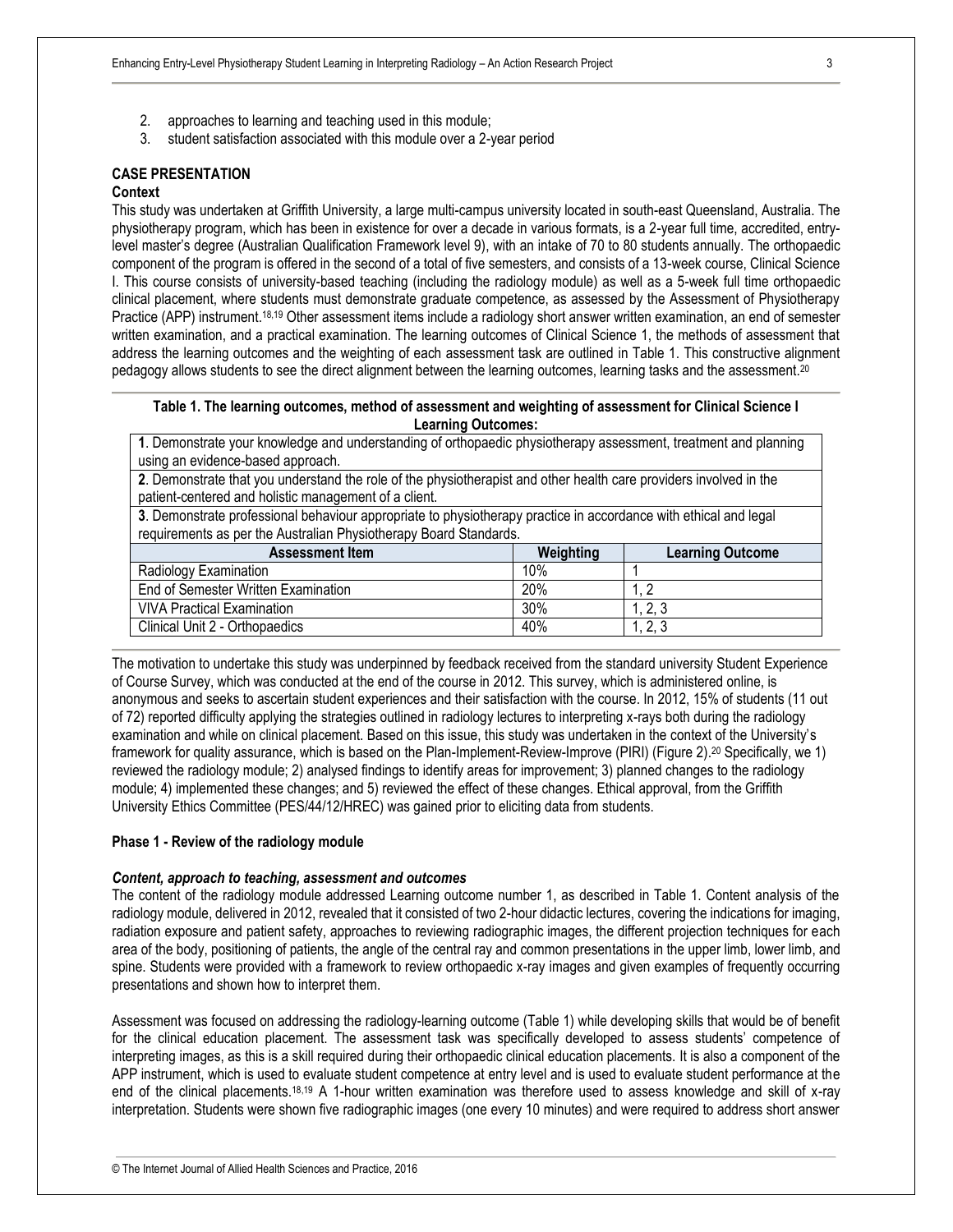questions relating to 1) image view; 2) description of patient position; 3) observations and findings; 4) likely diagnosis; and 5) likely aetiology/pathology or mechanism of injury. The students were then given a final two minutes per image to review. The 2012 cohort of students (n=70) achieved a mean mark of 77% (Interquartile (IQ) Range: 71 to 83%) for the radiology examination.

#### *Student perceptions of the radiology module*

A focus group was conducted in 2012 with the aim of eliciting student perceptions of the radiology module, as standard university data derived from the Student Experience of Course (SEC) questionnaire. Qualitative comments indicated that students experienced difficulty transferring theoretical imaging knowledge into the interpretation of x-rays during their clinical education placement. All physiotherapy students in the 2012 first year cohort, who had completed the module and received their grade for the course, were invited to participate in a 1-hour focus group, which elicited information on the radiology content and delivery, through a series of pre-defined questions and open discussion. Students were able to present their own ideas and responded to ideas on possible improvements to the course and its delivery that were proposed by the researcher (CC). Those students who agreed to participate in the focus group signed a consent form, prior to data collection. The focus group was audiotaped, and then transcribed. Descriptive content analysis was used to identify common themes.

Five students (4 female, 1 male) with a range of grades from a credit to high distinction participated in the focus group. Students reported that there was disconnect between the lectures and the assessment of their competence in interpreting x-rays. They suggested that a link between the radiology theory and the practical aspects of x-ray interpretation was required. They proposed that a small group tutorial would enable them to practice interpreting x-rays in an open, safe environment. Students thought that this would assist them to prepare for their examination, as well as to be work-ready for their clinical placement.

#### **Phase 2 – Identification of areas of improvement**

From a theoretical perspective, although the content of this module met accreditation standards, the approaches to learning and teaching encouraged surface learning; that is rote learning of principles and x-ray presentations particularly for examination purposes. <sup>22</sup> There was a noticeable lack of radiological interpretation tuition, where students practiced the application of their radiological knowledge to interpret x-rays, within a structured and supportive environment. This was identified from both the analysis of the content of the module as well as by the students. This type of practice has been shown to promote deeper learning, as well as to increase student confidence associated with x-ray interpretation.<sup>20,23,24</sup> Moreover, the approach used for assessment, a written examination which required interpretation of x-rays, has been shown to be stressful.<sup>25</sup> Students reported that the lectures were disconnected from the assessment approach, which also potentially contributed to their stress. It was concluded that approaches to teaching, which focused on reducing student stress, e.g., scaffold content and co-operative learning, and may improve student confidence and competence in interpreting x-rays. 14,17

#### **Phase 3 – Planned changes to the radiology module**

Two 1-hour, non-compulsory small group tutorials were developed to enable students to apply the knowledge gained in the lectures to interpretation of radiographic images in a safe and collegial environment where they would be able to gain feedback on their progress, thus providing a scaffolding step in their learning. These tutorials were designed based on the theory of Bransford et al of developing mastery and Kagan's work on co-operative learning.14,17 The tutorials also added in the constructive alignment of the course. <sup>20</sup> Specifically, the tutorials were designed so that students would apply their theoretical knowledge gained from the radiology lectures to interpretation of x-rays. Students would work in small groups, where it was expected that they problem-solved with their peers. They would be provided with four images and accompanying targeted questions to complete in 40 minutes to simulate an environment similar to the examination process. The tutorial questions were designed to be similar to those encountered in the radiology examination and during clinical education placements, thus providing the link between theory and the practical application. In the remaining 20 minutes of the tutorial, the tutor highlighted frequent misconceptions or errors and discussed model answers for each image. Each of the images was systematically dissected using the question categories described previously. Model answers were made available to students following the tutorial to allow them to focus on tutorial discussion.

#### **Phase 4 – Implementation of the changes and Phase 5 – Review of the effect of these changes**

The tutorials were introduced in 2013. All enrolled Master of Physiotherapy students (n = 70) attended both of the optional tutorials. A short survey was designed to elicit information on student perceptions on how the lectures, tutorials, and assessment influenced their understanding of radiographic interpretation (five 7-point Likert scale questions), as well as advantages and limitations of the new curriculum (2 open-ended questions). The survey was administered after the results of the radiology examination were released to students. Content analysis was used to identify common themes and their frequencies on the responses to the open ended questions, whereas data gained from the 7-point Likert scales were collapsed into three categories: "agree," "neutral," and "disagree" and percentages calculated for each category.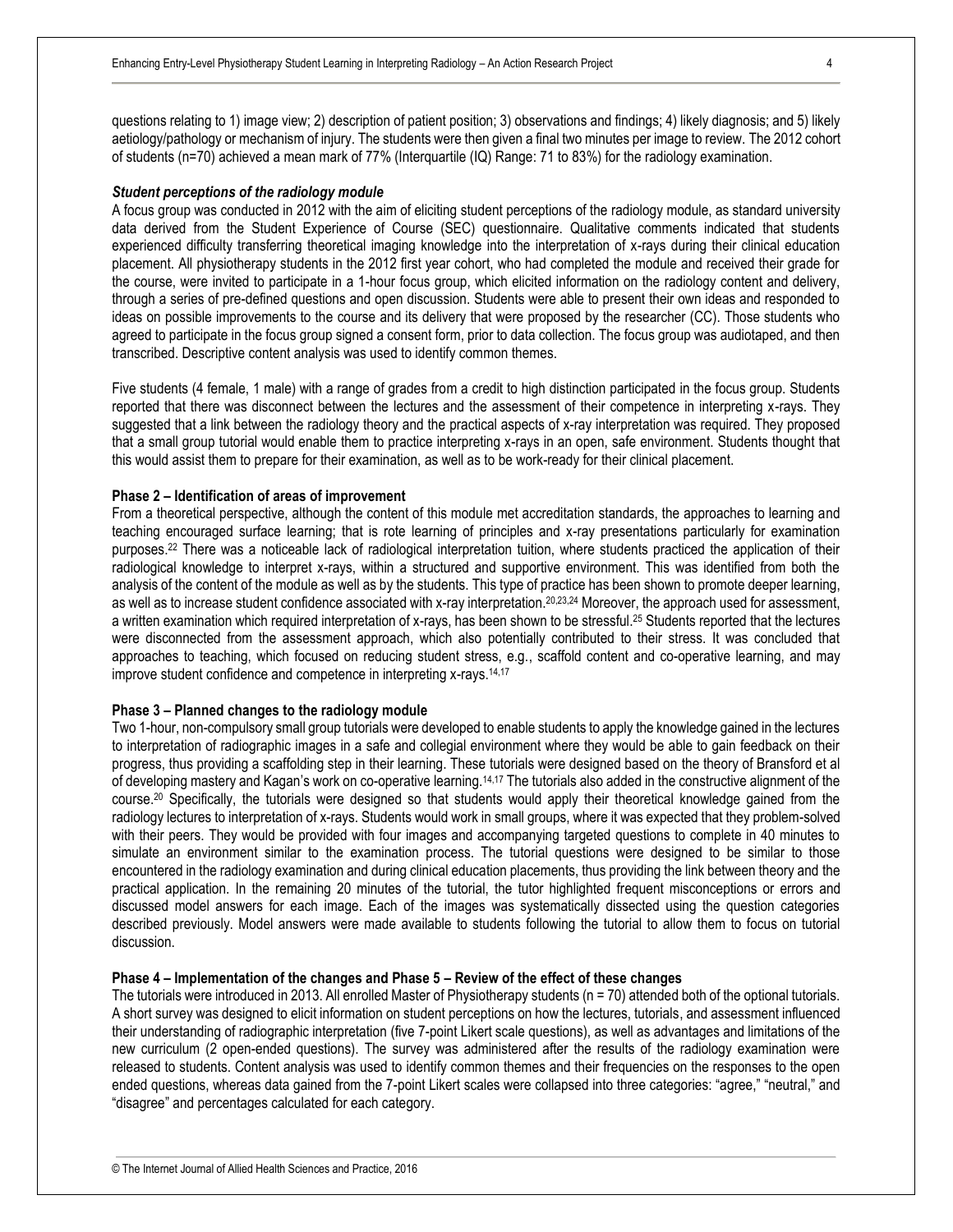Fifty-nine of the 70 enrolled students completed the survey (response rate = 84%). Students reported positive experiences associated with the radiology module. All students (n=59) felt that the radiology lectures were effective in presenting the radiology content, the tutorials were helpful in consolidating the content learnt within the radiology lectures, and the tutorials were helpful in preparing for the radiology examination. Ninety-five percent of students (n=56) reported that they felt prepared for the radiology examination whereas 93% of students (n=55) reported that they felt confident interpreting x-rays after attend the radiology module (Table 2).

Open-ended questions elicited responses that were mostly directed at the tutorials. Students reported to like the approach to learning in the tutorials, as the tutorials were presented in examination format: "*It was a mock exam question style which was great in helping us prepare and see what the exam would look like."* Students also reported that the tutorials assisted them to consolidate and apply their theoretical knowledge (n = 10): "*Just getting used to looking at x-rays and describing what you see."* The tutorials also provided opportunities for peer assisted / collaborative learning (n = 9): *"Time to discuss findings with classmates,"* as well as example answers (n = 6): "Good to get explained examples rather than just questions and answers". Students also suggested that extra tutorial sessions should be provided (n=13, 22%). Although nine students (15%) reported that the lectures were effective in delivery theoretical content, a further six students (10%) felt that these lectures were not sufficiently detailed, particularly "the mechanism of injury should be more explained in more detail."

An independent sample t-test was conducted to compare the radiology examination for the two cohorts. Students in this cohort (2013) achieved a higher mean mark of 83% (IQ Range: 72 – 86) compared to 77% (IQ Range: 71 to 83) for the 2012 cohort ( $p$ <0.05) with variances between the groups being similar ( $F = 0.032$ ,  $p = 0.86$ ).

The SEC scores reflected the change in the learning approach style for the radiology examination. Students commented *"Interesting, radiology tutorials were great!"*

*"The tute classes for radiology were also really helpful"*

*"The extra x-ray tutorials, without these I'm not sure how I would have gone on the first assessment piece."* The overall satisfaction of the course improved from 3.7 (out of 5.0) in 2012 to 4.3 to 2013.

| Table 2: Student Statements on the Radiology Module on 7-point likert scale                                            |                |  |  |
|------------------------------------------------------------------------------------------------------------------------|----------------|--|--|
| <b>Statements</b>                                                                                                      | <b>Overall</b> |  |  |
| I felt that the Radiology Tutorials were helpful in consolidating the content learnt within the Radiology<br>Lectures. | 6.61           |  |  |
| I felt that the Radiology Tutorials were helpful in preparing me for the Radiology Examination.                        | 6.59           |  |  |
| I felt that the Radiology lectures were effective at presenting the Radiology content.                                 | 6.24           |  |  |
| I felt prepared for the Radiology Examination.                                                                         | 5.86           |  |  |
| I feel confident in interpreting x-rays after attending the Radiology Lectures, Tutorials and Assessment.              | 5.76           |  |  |

#### **DISCUSSION**

The ability to interpret radiological films, in particular x-rays, is considered an integral part of an Australian physiotherapist's toolkit. 4 This action research study is the first to our knowledge that has reported the outcomes associated with implementing a scaffolded collaborative learning approach to teaching radiology to entry-level physiotherapy students. 5,14,17 This project is also the first to report the content contained in an orthopaedic radiology module within an Australian entry-level physiotherapy degree, approaches to learning and teaching used in this module, and the student satisfaction associated with this module. <sup>5</sup> Students reported that a didactic style lecture assisted them to learn the underlying principles for interpreting x-rays but fell short when applying these principles to address practice-based scenarios.<sup>8</sup> Students reported that they lacked confidence in the application of radiological knowledge. Despite a paucity of evidence on how to teach radiology to physiotherapy students, this finding is in agreement with studies on other entry-level health professional students.<sup>8-11</sup> For example, medical students preferred interactive case-based teaching sessions to didactic learning of this content. <sup>26</sup> The previous method of teaching radiological content seemed to be inadequate in preparing students for clinical placement and ultimately the work place.<sup>8</sup>

An evidence-based approach was used to the redevelop the curriculum, including the incorporation of co-operative learning and scaffolding.<sup>16,17</sup> Scaffolding has been described as providing clear direction and purpose, keeping students on task, offering assessment to clarify expectations, pointing students to worthy sources, reducing anxiety, surprise, and disappointment, delivering efficiency, and creating momentum.<sup>16</sup> In addition, the advantages of co-operative learning include learning with social interaction in meaningful contexts.<sup>17</sup> Through these experiences, students begin to internalise the concepts and assume responsibility for the development of their skills in x-ray interpretation.<sup>14</sup> Engaging in the newly designed subject matter with peers and gaining information from various sources (including peers, academic staff members, and resources) led to a documented increase in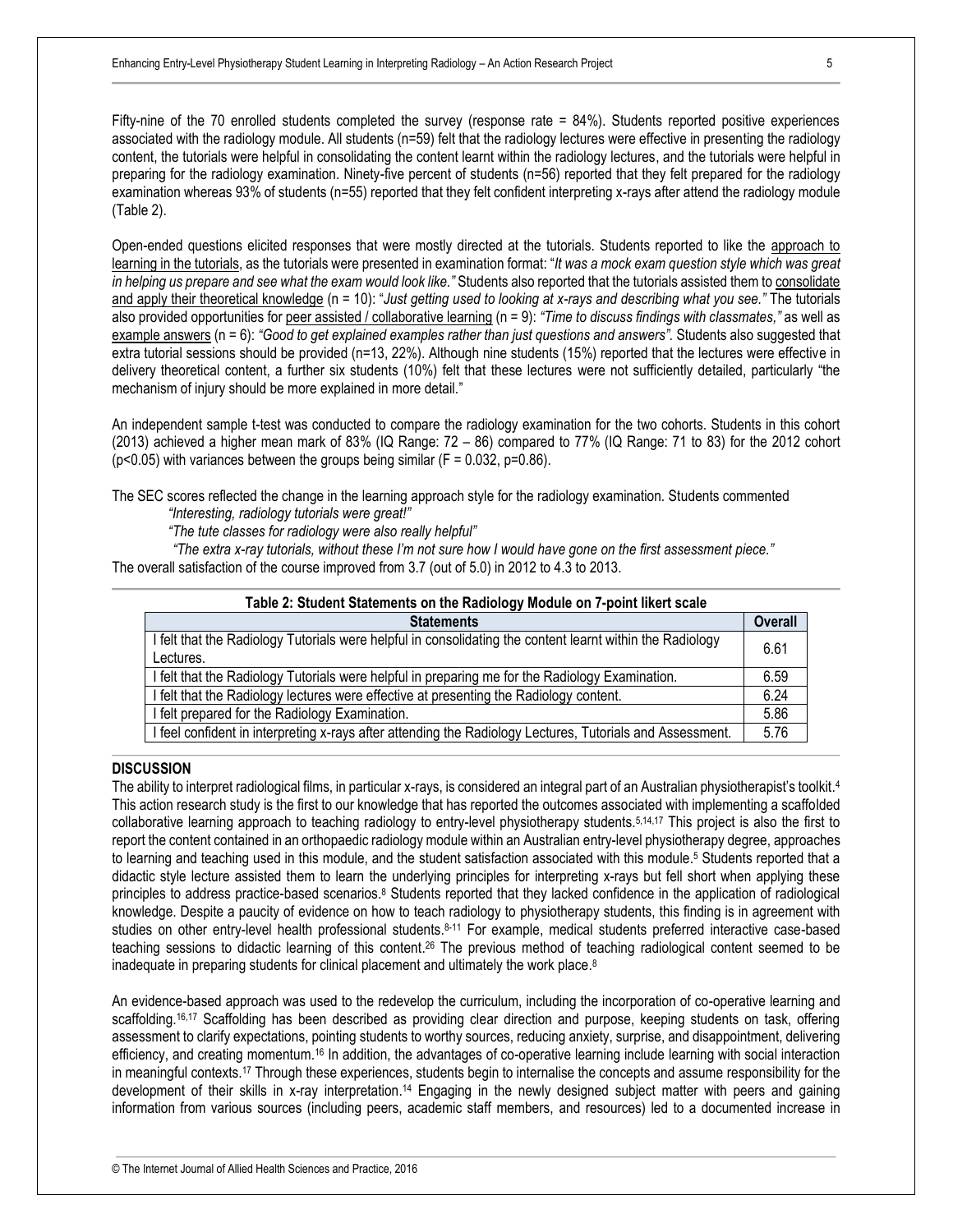student confidence and competence in interpreting x-rays. Students reported that they were subsequently better prepared for their clinical placement and more work ready.

These results need to be interpreted with care due to the study involving two cohorts of students at one Australian university. Thus care is required when generalising the results to contexts that may differ from this study.<sup>27</sup> Future research could involve following up future cohorts of Griffith University Master of Physiotherapy students to determine the appropriateness of the approaches to learning used in the radiology module and the congruence with the accreditation requirements. This would involve a further action research cycle. <sup>5</sup> To increase the generalisability of the findings further work would involve using the action research cycle at other institutions to evaluate and further develop contemporary methods to teach radiology to entry–level physiotherapy and other health professional students.

#### **CONCLUSION**

Based on the findings of this study the addition of a tutorial that focused on interpretation of x-ray films to supplement radiology teaching improved entry-level physiotherapy students' confidence and competence in interpreting x-rays and their perceived preparedness for clinical placement in a small entry-level physiotherapy cohort at a single Australian University.

#### **REFERENCE LIST**

- 1. World Confederation of Physical therapy [Internet]. (2013) World Confederation of Physical Therapy. Available from http://www.wcpt.org/what-is-physical-therapy. Accessed June 8, 2016.
- 2. World Confederation of Physical Therapy [Internet]. (2011) WCPT guideline for physical therapist professional entry level education. [Online]. Available from http://www.wcpt.org/guidelines/entry-level-education. Accessed June 8, 2016.
- 3. World Confederation of Physical Therapy [Internet]. (2013, July) World Confederation of Physical Therapy WCPT Glossary First Contact Practitioner. Available from http://www.wcpt.org/node/47890. Accessed June 8, 2016.
- 4. Australian Physiotherapy Council [Internet]. (2006) Australian Standards for Physiotherapy, Page 43. Available from http://www.physiocouncil.com.au/files/the-australian-standards-for-physiotherapy. Accessed June 8, 2016.
- 5. Bradbury-Huang H. What is good action research?: Why the resurgent interest? *Action Research*. 2010;8(1):93-109.
- 6. Queensland Health [Internet]. (2008) Queensland Government Radiation Safety Legislation. Available from http://www.health.qld.gov.au/radiationhealth/FAQ/legislation.asp. Accessed June 8, 2016.
- 7. Boissonault WG, White DM, Carney S, Malin B, Smith W. Diagnostic and procedural imaging curricula in physical therapist degree programs. *Journal of Orthopaedic & Sports Physical Therapy*. 2014;44(8);579-86.
- 8. Sluming V. The changing world of radiography education. 1996;69:489-90. [PMID: 8757648]
- 9. Dettmer S, Schmiedl A, Meyer S, Giesemann A, Pabst R, Weidermann L, et al. Radiological anatomy evaluation of integrative education in radiology. *Fortschr Röntgenstr*. 2010;185;838-43. [PMID: 23888474]
- 10. Kotze SH, Mole CG, Greyling LM. The translucent cadaver: an evaluation of the use of full body digital X-ray images and drawings in surface anatomy education. *Anatomical Sciences Education*. 2012;5(5);287-94. [PMID: 22539465]
- 11. Mouratev G, Howe D, Hoppmann R, Poston MB, Reid R, Varnadoe J, et al. Teaching medical students ultrasound to measure liver size:comparison with experienced clinicians using physical examination alone. *Teaching and Learning in Medicine.* 2013;25(1):84-8. [PMID: 23330900]
- 12. Pascual TN, Chhem R, Wang SC, Vujnovic S. Undergraduate radiology education in the era of dynamisim in medical curriculum: An educational perspective. *European Journal of Radiology*. 2011;78;319-25. [PMID: 20864284]
- 13. Howlett D, Vincent T, Watson G, Owens E, Webb R, Gainsborough N, et al. Blended online techniques with traditional face to face teaching methods to deliver final year undergraduate radiology learning content. *European Journal of Radiology*. 2011;78;334-41. [PMID: 19729259]
- 14. Bransford J, Brown A, Cocking R. How People Learn: Brain, Mind, Experience and School. Washington D.C.: United States National Academy of Sciences' National Academies Press; 2000.
- 15. Wood D, Bruner JS, Ross G. The role of tutoring in problem solving. *Journal of Child Psychology and Psychiatry*. 1976;17;89- 100. [PMID: 932126]
- 16. McKenzie J. Scaffolding for Success. In McKenzie J. *Beyond Technology: Questioning, Research and the Information Literate School Community*. Columbus: Linworth Publishing, 2000. p. 155-62.
- 17. Kagan S. The structural approach to cooperative learning. *Educational Leadership*. 1990;47(4);12-5.
- 18. Dalton M, Davidson M, Keating J. The Assessment of Physiotherapy Practice (APP) is a valid measure of professional competence of physiotherapy students: a cross-sectional study with Rasch analysis. *Journal of Physiotherapy*. 2011;57(4);239-46. [PMID: 22093122]